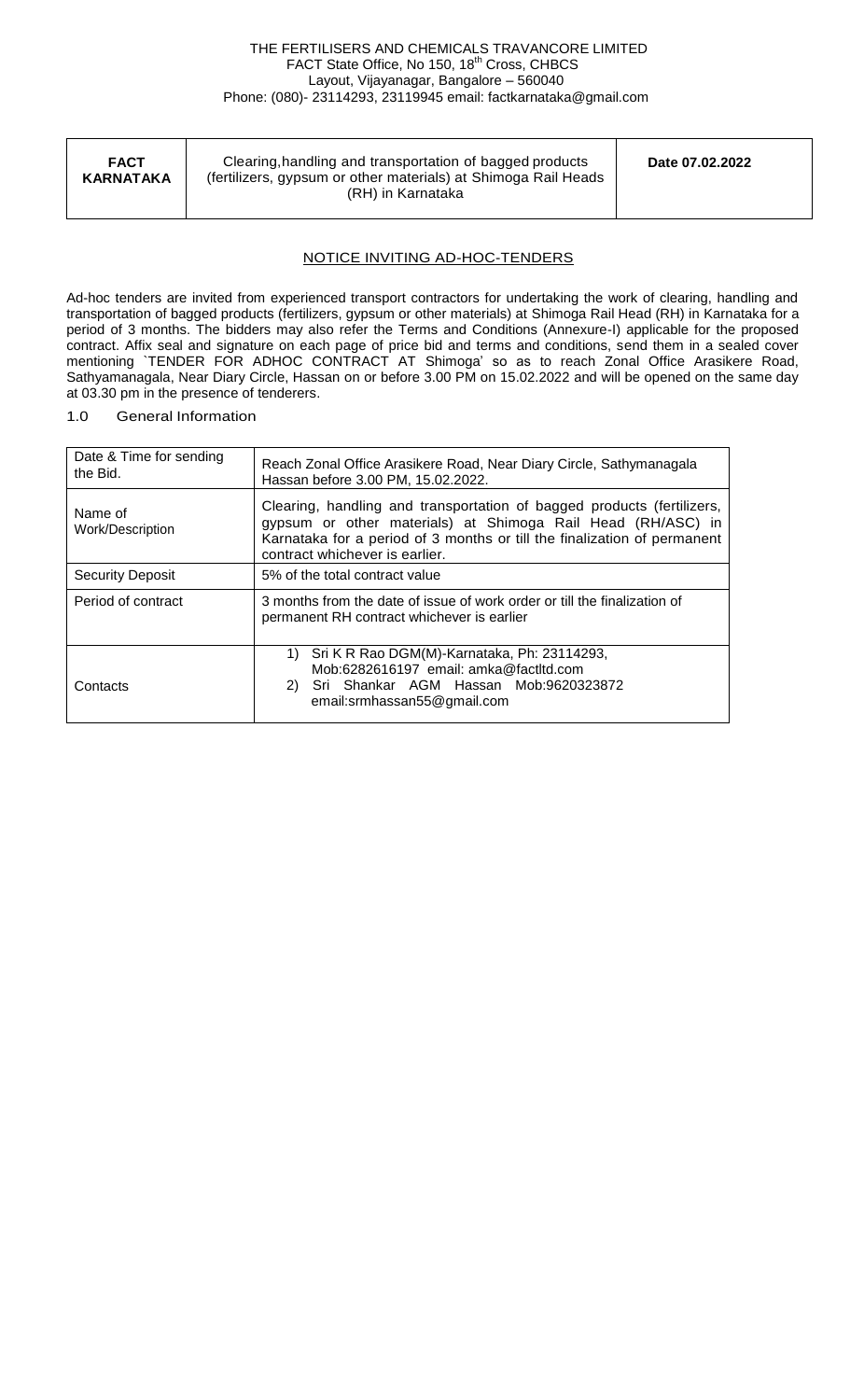# ANNEXURE- I

### TERMS AND CONDITIONS OF CONTRACT CLEARING, HANDLING & TRANSPORTATION OF BAGGED PRODUCTS AT shimoga RH IN KARNATAKA

### **DEFINITIONS**

- 1(a) FACT shall mean THE FERTILISERS AND CHEMICALS TRAVANCORE LIMITED with Registered office at Udyogamandal, Kochi-683501, its operating Divisions at Udyogamandal (FACT-UD) and at Ambalamedu (FACT- CD) and Marketing offices spread across South India (which expression shall repugnant to the context or meaning thereof, include its successors and assigns).
- 1(b) "Contractor" shall mean the individual / firm / company, who has been awarded the Work Order (contract) against his/their bid in response to the enquiry issued by FACT and shall include his/their legal representatives heirs, successors and assigns.

#### PERIOD OF CONTRACT  $\overline{2}$

The period of Contract shall be for a period of 3 months from the date of issue of Work order or till the finalization of permanent contract, whichever is earlier.

#### AGREEMENT 3.

Contractor to Execute Agreement: The contractor shall execute an Agreement with FACT, within 15 days of receipt of the Work Order. The Agreement shall be executed on stamp paper (of appropriate value) as per the proforma as specified by FACT.

#### $\overline{4}$ SECURITY DEPOSIT

- 4.1 The contractor shall furnish an interest free Security Deposit (SD) equivalent to 5% (five percent) of the total initial Work Order value as given in the Work Order (irrespective of actual quantity of work executed during the contract period), by RTGS or by Bank Guarantee issued by a Nationalised / Scheduled Bank as per the Proforma prescribed by FACT within 10 days of receipt of the work order.
- 4.2 In case the contractor fails to deposit the prescribed Security Deposit or fails to execute the agreement or fails to commence the work within the specified time, the contract issued to him is liable to be terminated and alternative arrangements made at the risk and cost of the contractor. The contractor will also be liable for getting delisted from FACT and will not be eligible to participate in future tender(s) as per FACT's policy in vogue.
- 4.3 The SD shall remain at the disposal of FACT, as a security for the satisfactory execution and completion of the work in accordance with the terms and conditions of the contract. The SD shall not be released until the work as per the contract is satisfactorily completed and accepted and final bills paid. In case the contractor fails to make good any amount due from him inter-alia, losses, damages, penalties, dues etc. as may be payable by the contractor, FACT shall be at liberty to deduct/ appropriate such payments from the security deposit without prejudice to FACT's right to claim balance amount from the contractor. Violation(s) of any of the terms and conditions of Contract by the contractor shall entail (i) forfeiture of the SD and (ii) disqualification from further work with FACT without prejudice to FACT's right to avail other remedies.

#### 5. FIRMNESS OF RATES

5.1 The rates shall be firm throughout the contract period. No charge/claim on any account, incidental or otherwise, other than expressly provided in the contract, shall be payable by FACT.

#### 6. QUANTUM OFWORK:

The quantum of work depends up on various factors like agro-climatic conditions, market requirement, supply plan issued by Government, production at FACT's plants / arrival of shipments, availability of rake etc. and the quantum indicated in the W.O. is only indicative. FACT reserves the right to reduce or increase the quantum of work at any time without assigning any reason whatsoever and the contractor shall carry out the work as per actual quantity requirements of FACT at the same rates and terms & conditions as per the W.O. The contractor has no right to claim loss / loss of profit on account of reduction in revenue arising out of variation in quantum of work.

#### $\overline{I}$ Goods and ServiceTax(GST)

Rates given in the Work Order are exclusive of Goods and Service Tax(GST) and the contractor or FACT, as the case may be, shall remit GST in compliance with the statute. In case GST has to be paid by the contractor as per relevant Rules & Regulations the same shall be reimbursed to the contractor against documentary proof.

The bidder shall furnish the following along with the offers.

- 1. The GST registration Number and details. In the case of Provisional ID, GST Registration Number shall be provided on receipt of the same.
- 2. Place of supply/Service
- 3. Address of the supplier / service provider's billing the item if it is different from 2 above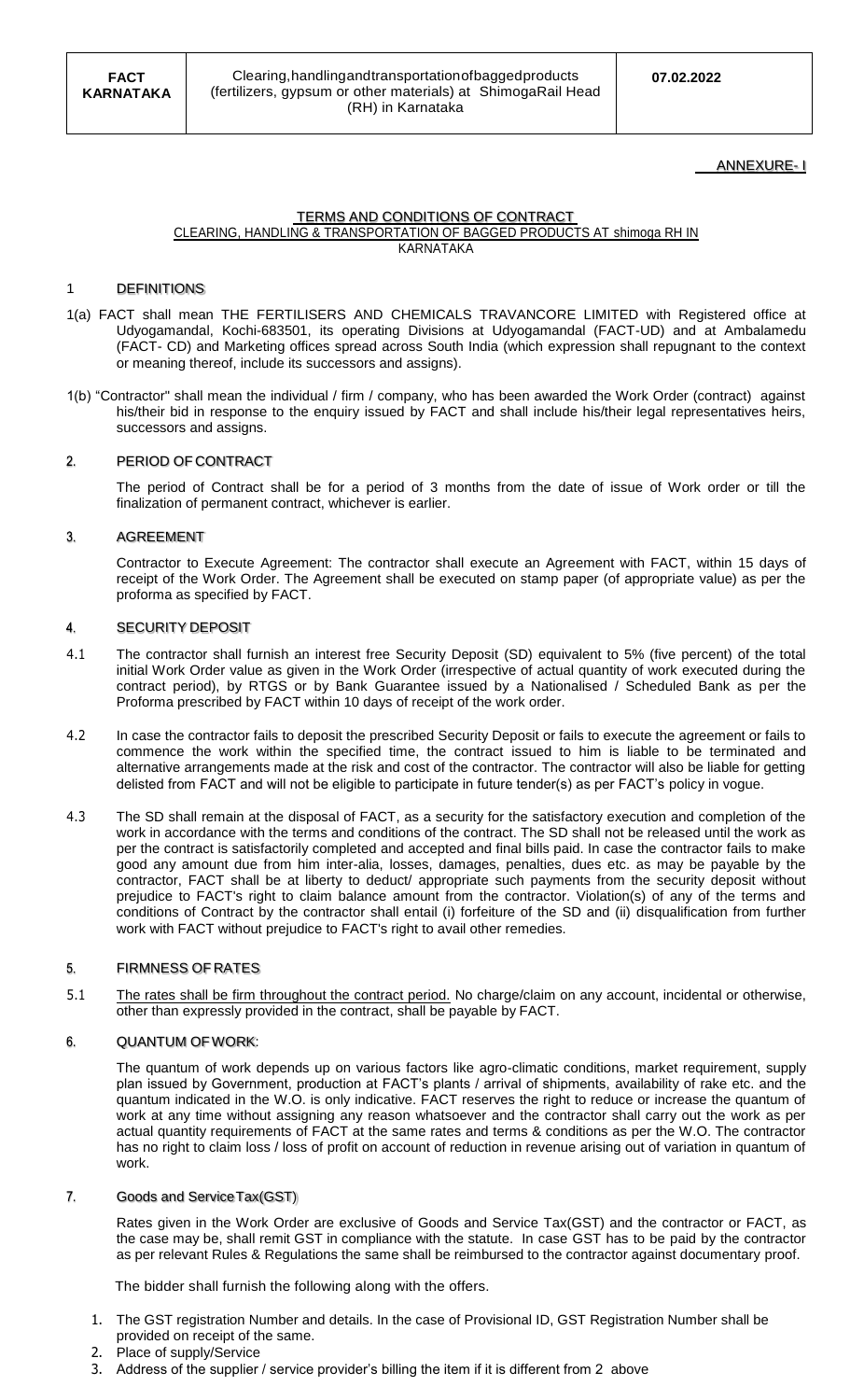- 4. GST rates applicable for each item
- 5. HSN / SAC codes of each of the goods / services quoted

In case of unregistered contractor, a declaration to that effect with reason should be furnished.

FACT's Provisional ID in the state of Karnataka is 29AAACT6204C1ZP

FACT's Provisional ID in the state of Kerala is 32AAACT6204C1Z2.

The supplier/contractor shall do the following:

- a) Submit GST compliant tax invoice to FACT along with supply.
- b) Shall ensure uploading the above invoice as per statute &
- c) File monthly returns in time enabling FACT to claim the input tax credit.

GST charged by the supplier/contractor shall be released separately to the supplier/contractor only after filing of (i) the outward supply details & the monthly return on GSTN portal by the supplier/contractor and (ii) on matching the input tax credit to such invoice with the corresponding details of outward supply of the supplier/contractor.

In case FACT incurs any liability (like interest, penalty etc.,) due to denial/reversal of such input tax credit in respect of the invoice submitted by the supplier/contractor, for the reasons attributable to the supplier/contractor, the same shall be recovered from the supplier/contractor

Further in case FACT is deprived of the input tax credit due to any reason attributable to the supplier/contractor, the same shall not be paid or recovered if already paid to the supplier/contractor.

#### 8. SCOPE OFWORK

- 8.1.1 Clearing of bagged products (such as fertilizers, gypsum, or any other materials) from railway wagons at the Rail Head (RH), unloading on to railway platform (if necessary), and loading on to trucks/lorries placed by the contractor/dealers of FACT for onward movement to required destinations. FACT has made all arrangements for ensuring correct quantity of products loaded into railway wagons and trucks/lorries in our premises as well as from various Port godowns. The contractor is free to engage his representative at the loading points at (i) Kalamassery Railway Siding, Kochi, (ii) FACT Cochin Division, Ambalamedu, Kochi, and (iii) seaports like Tuticorin, Kochi etc., if he so wishes, to witness rake loading so as to satisfy himself with the system followed. The contractor shall clear, handle and deliver at RH the full quantity as per RR without any shortage. Cost of shortages, if any, found between the RR quantity and delivered quantity at the RH will be recovered from the dues/bills of the contractor, if the seals of the wagons are intact, at 150% of the value (MRP plus Govt. Subsidy) of product as applicable. If the seals of the wagons are broken / tampered with, the matter may be reported to FACT and clearing of such wagons shall be done only with the permission and under supervision of FACT.
- 8.1.2 Transportation of bagged products in trucks / lorries placed by the contractor from RH to godown / Stock points/ dealer's points situated within a distance not exceeding 15 km from the RH as given in the contract.
- 8.1.3 Transportation of bagged products in trucks/lorries placed by the contractor from RH to godowns / stock points / dealer's points situated within a distance of above 15 km & not exceeding 50 km.
- 8.1.4 Loading of bagged products at FACT ASC godowns and any godown/s rented by FACT, on to Trucks/lorries placed by FACT's dealers or other agencies, weighing of bagged products, if necessary, as per instructions given by the authorised personnel at ASC.
- 8.1.5 Unloading of bagged products at FACT ASC godowns and any godown/s rented by FACT from Trucks/lorries, weighing of unloaded bags (if necessary) and stacking in the godowns as per instructions given by the Sales Officer (SO) / Sr. Agro Service Officer(SASO) / Depot Officer(DO) or his authorised staff at the ASC. Unloading of bagged products transported to dealer's godown / State/Central Warehousing Corporations godown's is excluded from the scope of the contractor.
- 8.1.6 Re-bagging including removing the bagged products from the stack, refilling the same in fresh bags,

standardisation of rebagged products including weighing, stitching using thread suitable for HDPE bags and restacking. FACT shall provide empty bags for rebagging purpose. Stitching machine and thread for stitching (suitable for HDPE bags) shall be provided by the contractor at his own cost.

- 8.1.7 Stenciling of Maximum Retail Price/subsidy details on the bags (filled with 50 kg product or on empty bags) at ASC / any godown/s rented by FACT, as per instructions given by the authorised personnel at ASC / any godown/s rented by FACT using stencil plate, brush, paint etc., provided by the contractor at his owncost.
- 8.2 The quantity cleared, handled, transported, etc. as per paragraphs 8.1.1 to 8.1.3 above shall be assessed by computing the weight considering 20 numbers of bags filled with products as equivalent to one MT (1,000 kg) irrespective of actual gross weight of individual bags and shall not be based on weighment of individual bags or otherwise. In the case of transportation under paragraph 8.1.3 the UoM shall be MTK, i.e. the product of quantity in MT worked out as above and the distance in km. For e.g. transportation of 300 bags (15 MT) filled with products by truck for a distance of 120 km constitutes a quantity of (120 x 15) = 1800 MTK. For serial numbers from 8.1.3 to 8.1.6 above, the rates are in "Rupees per MT per km". The UoM for the above items is "MTK" (quantity in MT multiplied by distance in km). By multiplying the rate in Rs.per MT per km with the actual quantity in MTK (quantity in MT transported x distance in km between the RH and the delivery point) will be the value of the respective transportation work. In the case of transportation under paragraph 8.1.2 with in a distance not exceeding 15 km from RH} the rate (Rs. per MT) shall be applicable for the quantity assessed as above irrespective of the actual distance from RH within the distance limit specified.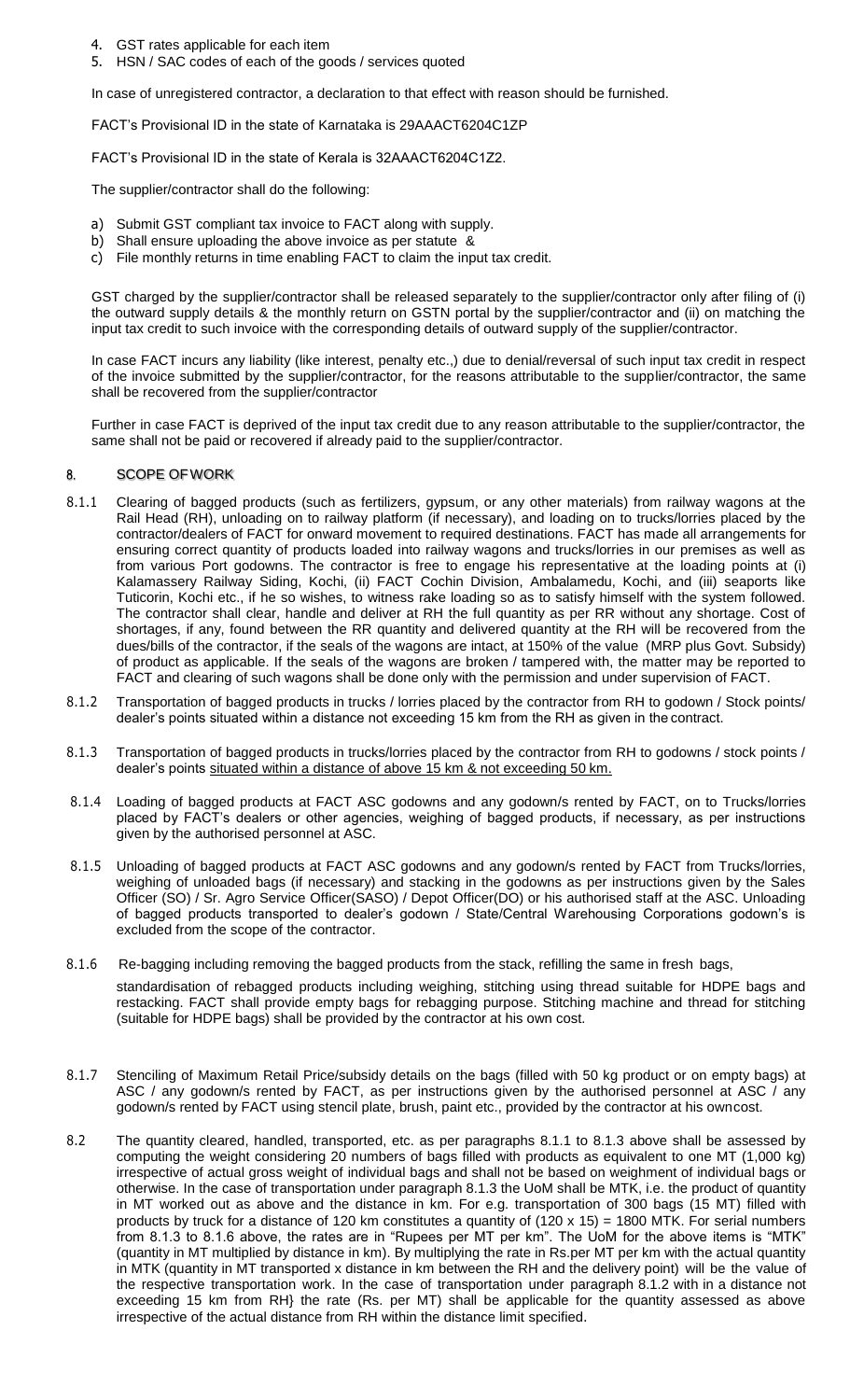- 8.3 The contractor or his authorised representative shall liaise with Railways and monitor arrival schedule of rakes at the RH. The contractor or his authorized representative shall contact the Sales Officer (SO)/Sales-in-Charge(SIC) /Sr. Agro Service Officer(SASO)/Depot Officer(DO) or his authorised personnel at the ASC concerned and collect necessary documents and instructions for despatches.
- 8.4 The contractor shall provide adequate number of labourers and lorries/trucks for clearing, handling and transportation of products as required by FACT at short notice without causing any delay and levy of demurrage/ wharfage by railways. The contractor shall follow the extant rules of railways and ensure that the bagged products are promptly cleared from the wagons at the RH within the allowed free time given by railways from time to time, so as to avoid incidence of demurrage / wharfage. Whenever consignment arrives before receipt of Railway Receipt (RR), the contractor shall arrange to clear the consignment on indemnity bond, in order to avoid any demurrage or wharfage. In case of failure by the contractor to clear, handle and transport the required quantity within the free time allowed by railways all costs inter-alia demurrage / wharfage, incidental to such failure shall be to the account of the contractor.
- 8.5 The contractor shall carry out all works incidental to the scope of work stated above, whether expressly mentioned herein or not, for executing the contract to the satisfaction of FACT.
- 8.6 Transportation of bagged products shall be undertaken in lorries / trucks only. Products loaded on trucks/lorries shall be secured and protected by covering with tarpaulin irrespective of weather condition. The bagged products are to be handled with due care and hooks shall not be used while handling so as to avoid damage to products.
- 8.7 As per the instructions given by SO/SIC/SASO/DO the contractor shall directly transport and deliver the products to ASC godowns / any other warehouse rented by FACT/Stock Points/Dealer's godowns, immediately after clearing the goods from RH. Whenever sale takes place from RH either in part or in full, the contractor shall load such quantities on to the trucks/lorries placed by FACT's dealers, or other agencies for onward dispatch to the dealers' godowns/specific locations and the balance quantity only shall be transported to ASC

godowns / any other warehouse rented by FACT/Stock Points/Dealer's godowns.

- 8.8 In the case of transportation of bagged products as per scope of work, distances from the RH to various godowns of ASC/ Warehouse / dealer etc., as verified by a committee of FACT officials, would be the basis for working out transportation charges. Wherever the distances verified by FACT's committee are not available, distance certificates issued by National Highway Authority of India or State Highways authorities or State Road Transport Corporation or Automobile Association of India, as available shall be considered as the basis for release of payment. For all such cases SRM shall certify the bills for payment based on the said documents.
- 8.9 FACT shall not be responsible for any delay in unloading the bagged products at the ASC Godown or any warehouse taken on rent or dealer's godowns or any other destinations. No detention charges for trucks at the loading/unloading points or any locations shall be payable to the contractor under any circumstances whatsoever.
- 8.10 In the case of RH sales and delivery to FACT's dealers as per instructions of FACT officials viz. SO/ SIC / SASO / DO, any delay in clearance of rake due to delay in placement of lorries directly attributable to the dealers, the responsibility regarding the demurrage/ wharfage so incurred will be decided on a case to case basis by the Sr. Regional Manager/Marketing (SRM) concerned. The contractor shall keep in constant touch with SO/ SIC / SASO / DO, at the ASC concerned and carry out the works.
- 8.11 If railways demand any legally valid charges including undercharges at the time of clearance of rake, the contractor shall make the payment to railways under intimation to SO/ SIC / SASO / DO and clear the rake with out delay. However, if demand of railways appears to be not valid, the contractor will make payment under protest under intimation to SO/ SIC / SASO / DO and clear the rake without delay. In such cases, a copy of the letter of protest issued by the contractor acknowledged by railways should be forwarded to FACT. The contractor may claim reimbursement from FACT of the amounts so paid, producing (i) the payment receipt in original from railways and (ii) letter of protest, if any, duly acknowledged by railways in original.
- 8.12 The contractor or his representative or his workmen shall not interfere, obstruct, cause to be interfered with any work entrusted with other contractors by FACT and in the event of his non-compliance with the above FACT will take appropriate remedial action as deemed fit at the risk and cost of the contractor. Any damage caused to FACT's own or hired building/equipment or any property of Dealers of FACT etc., due to the negligence of the contractor or his workmen, will be to the account of the contractor and FACT shall be indemnified by him in all such cases.
- 8.13 Safe handling / carriage : Contractor is entirely responsible for carrying out the work in a safe manner and he shall ensure safe handling, carriage and delivery of bagged products. In case the shortage/damage/non- delivery of products occurs due to reason(s) attributable to the contractor, FACT shall deduct 150% of the value (MRP plus Govt. subsidy) of product so affected as applicable from the contractor's bills / security deposit etc as necessary.
- 8.14 The bagged products are to be handled with due care and caution ensuring that no bagged product gets damaged during handling. If any loss or damage is caused to the bags or materials as a result of negligence or carelessness of the contractor or the workmen engaged by him, the contractor shall be liable to compensate FACT for such loss or damages. In case of cut and torn bags, Rs.30/- per bag shall be deducted from his bills as damages in addition to the cost of the material, if ascertained that the bags are cut & torn on account of the contractor.

### 9.0 DELIVERY

9.1 Bagged products entrusted with the contractor shall be transported to and delivered at the destinations as expeditiously as possible with in the same day/next day as practically workable, but in any case not exceeding 3 (three) days. No transshipment is envisaged for transportation. In case the bagged products are held up en-

route and delivery is likely to exceed the normal time as above, due to break-down or accident or for any other reason(s), the matter shall be promptly intimated over telephone on occurrence of such event followed by fax /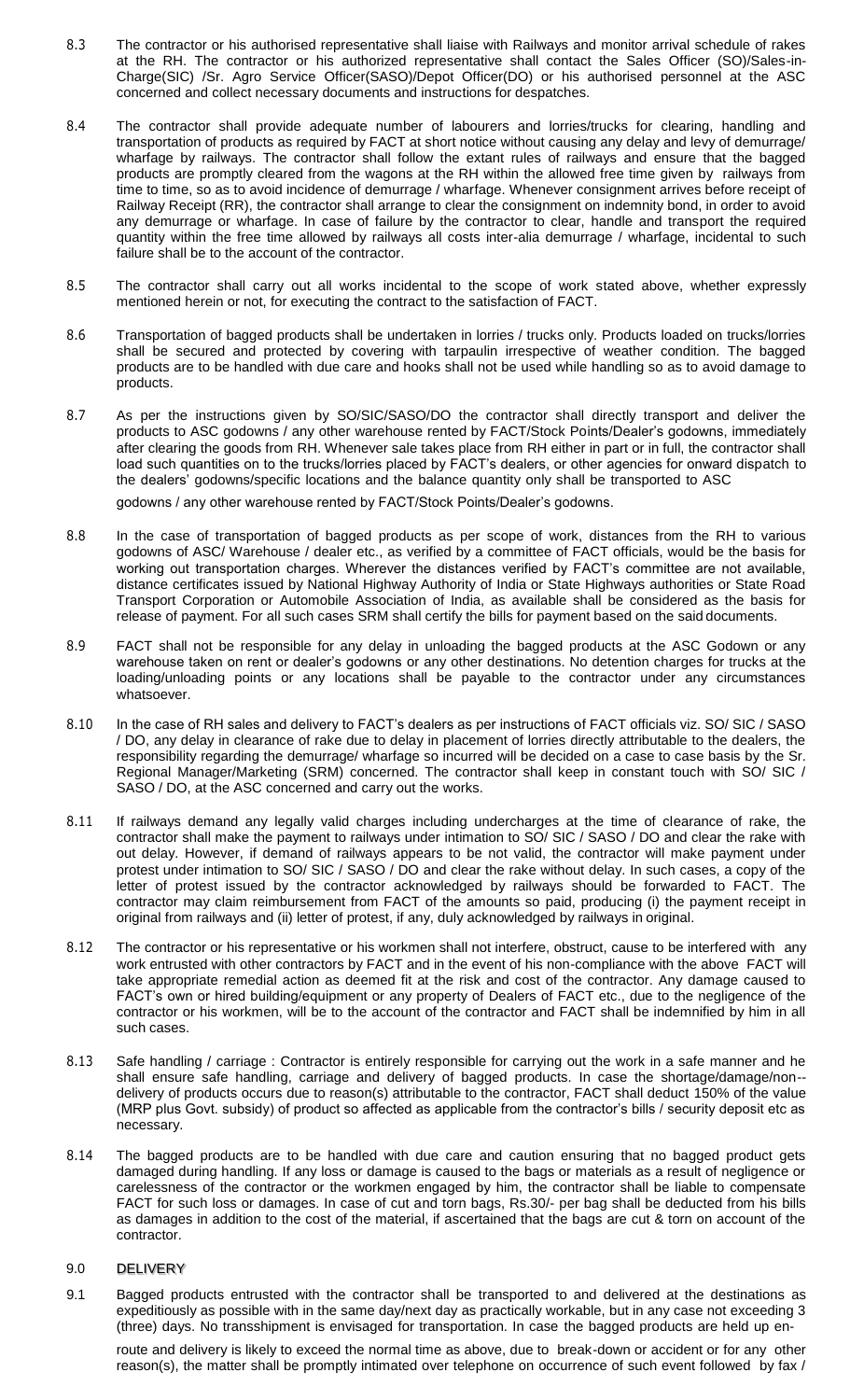E-Mail to (i) The Sales Officer / Depot Officer of the ASC concerned (ii) The Sr. Regional Manager (Marketing) concerned.

- 9.2 Acknowledgment shall be obtained on the Delivery Chelan (DC) / Material Despatch Advice (MDA) from the Consignee at the destination point, with office seal, signature, date and time of delivery etc., on all copies, which shall be the basis for proof and date of delivery. In the case of delivery to the Warehouse/Godowns/Dealers other than FACT ASC, the contractor shall deliver the goods to the same and shall obtain acknowledgment of the delivery on all copies of the DC/MDA and get office seal, signature, date and time of delivery etc., on the DC/MDA, from the authorised personnel of the Warehouse/ Godown/Dealer. Immediately on delivery of goods, one acknowledged copy of the DC/MDA shall be submitted to the FACT Sales Officer/Depot Officer/ Depot Assistant concerned, for their certification.
- 9.3 In case the contractor fails to comply with the above requirements FACT reserves the right to recover 150% of the value (MRP plus Govt. Subsidy) of product as applicable without prejudice to other contractual rights of FACT.

# 10 COMPLIANCE OF ACTS AND RULES & REGULATIONS:

- 10.1 The Employees' Provident Funds and Miscellaneous Provisions Act, 1952 (PF) & The Employees' State Insurance Act, 1948 (ESI) and the Rules and Regulations thereof: The contractor shall ensure full compliance with the above Acts and Rules & Regulations. The workers deployed by the contractor for the work shall be covered under the above Acts. The contractor shall be responsible for making all payments to his workmen, including ESI and PF benefits etc., as applicable. The contractor shall maintain proper records relating to labour employed, wages paid etc in the prescribed proforma as per the relevant provisions of the Acts and Rules & Regulations. Copies of the returns acknowledged / accepted by the competent office/authority prescribed in the Act, duly attested by the authorised signatory of the contractor, shall be submitted to FACT before final settlement of the contract. In case FACT is to incur any expenditure/loss in the capacity as Principal Employer on account of the above, such expenditure/loss shall be reimbursed/compensated to FACT within a reasonable time, failing which FACT reserves the right to recover the same from the contractor from any payments due to him, without prejudice to FACT's rights for recovery of the same.
- 10.2 Vehicles employed during the course of execution of the Contract, shall have valid permits in compliance with the Motor Vehicles Act, 1988 and the Central Motor Vehicle Rules, 1989 and regulations formulated from time to time.
- 10.3 The contractor shall comply with the requirements of all Local, State and Central Govt. Acts, Rules, Regulations, Bylaws, Orders etc, in force from time to time and in particular, the Factories Act, 1948, the Workmen's Compensation Act 1923, the Contract Labour (Regulation and Abolition) Act, 1970, the Minimum Wages Act,1948, The Mines Act 1952, the Explosives Act 1884 and all other relevant Acts and Rules as amended from time to time in so far as they are or may be applicable to the execution of works as per this contract. The contractor shall obtain at his cost all permits, license and other authorization, as required for his work, from Govt. authorities. The contractor shall maintain proper records & registers as required by the statutes concerned and submit them to FACT as and when required. In case the contractor fails to discharge his statutory obligations leading to a situation wherein FACT is to incur any expenditure/loss such expenditure/loss, including those in any proceedings or litigation, as a result of any claim or act on the part of the employees of the contractor, shall be reimbursed/compensated to FACT within a reasonable time, failing which FACT reserves the right to recover the same from the contractor from any payments due to him, without prejudice to FACT's rights for recovery of the same.

# **PAYMENT**

- 11.1 Payment for the work done as per this contract shall be effected as per the terms and conditions of the contract, on presentation of the bills to the ZM of the respective Zonal Office of FACT, duly certified by the SO/SIC concerned. The Bills in duplicate in the prescribed proforma shall be submitted on completion of the work duly supported by copies of the DC/MDA acknowledged by the authorised personnel of ASC/ Warehouse/ Godown / Dealer concerned. Payment of bills to the contractor will be made through NEFT/RTGS from the respective Zonal Office normally within 15 days from the date of submission of bills along with all supporting documents.
- 11.2 Payments shall be made after deduction of (i) amounts due from contractor to FACT on account of shortage/damages/loss to the goods entrusted to them, (ii) statutory deductions such as Income Tax, Service Tax etc. as applicable and (iii) any other amount due from the contractor for any other reason. If the amount due from the contractor is more than the amount due to the contractor, the contractor shall pay FACT the balance amount without delay.

#### $12.$ ALTERNATE ARRANGEMENT AT THE RISK & COST OF CONTRACTOR

In the event of failure on the part of the contractor to execute the contract to FACT's satisfaction FACT may give notice in writing to the contractor calling him to make good the failure, neglect or contravention complained of within the said time. If the contractor still fails to make good failure as called for, FACT reserves the right to terminate the Contract in whole or part and make alternate arrangements to carry out the work through other agencies or by themselves at the risk and cost of the contractor without prejudice to FACT's other rights as per the Contract. FACT shall recover all additional costs incurred for such alternate arrangements from the contractor's running bills or from any amounts due to the contractor.

#### $13.$ **INDEMNITY**

Without prejudice to any other provisions in these conditions, the contractor shall be bound to keep FACT or any representative or employee of FACT fully indemnified against any action, claim or proceedings under the provisions of any rules, regulations, byelaws, notifications, directions or order having the force of law for anything done or omitted to be done by the contractor in contravention of such provisions etc. for the infringement or violation thereof by him in the course of the execution or completion of the work under the contract and if, as a result of any such action, claim or proceedings, the contractor or such representative of FACT, as the case may be, adjudged to be liable to any penalties or to pay any penalties or to pay any compensation, such liability, the contractor shall do so and if FACT has to take-over the liability, FACT shall deduct all amounts arising out of such liabilities from the security deposit of the contractor or from any other amount due and payable by FACT to the contractor under this Contract or any other Contract and without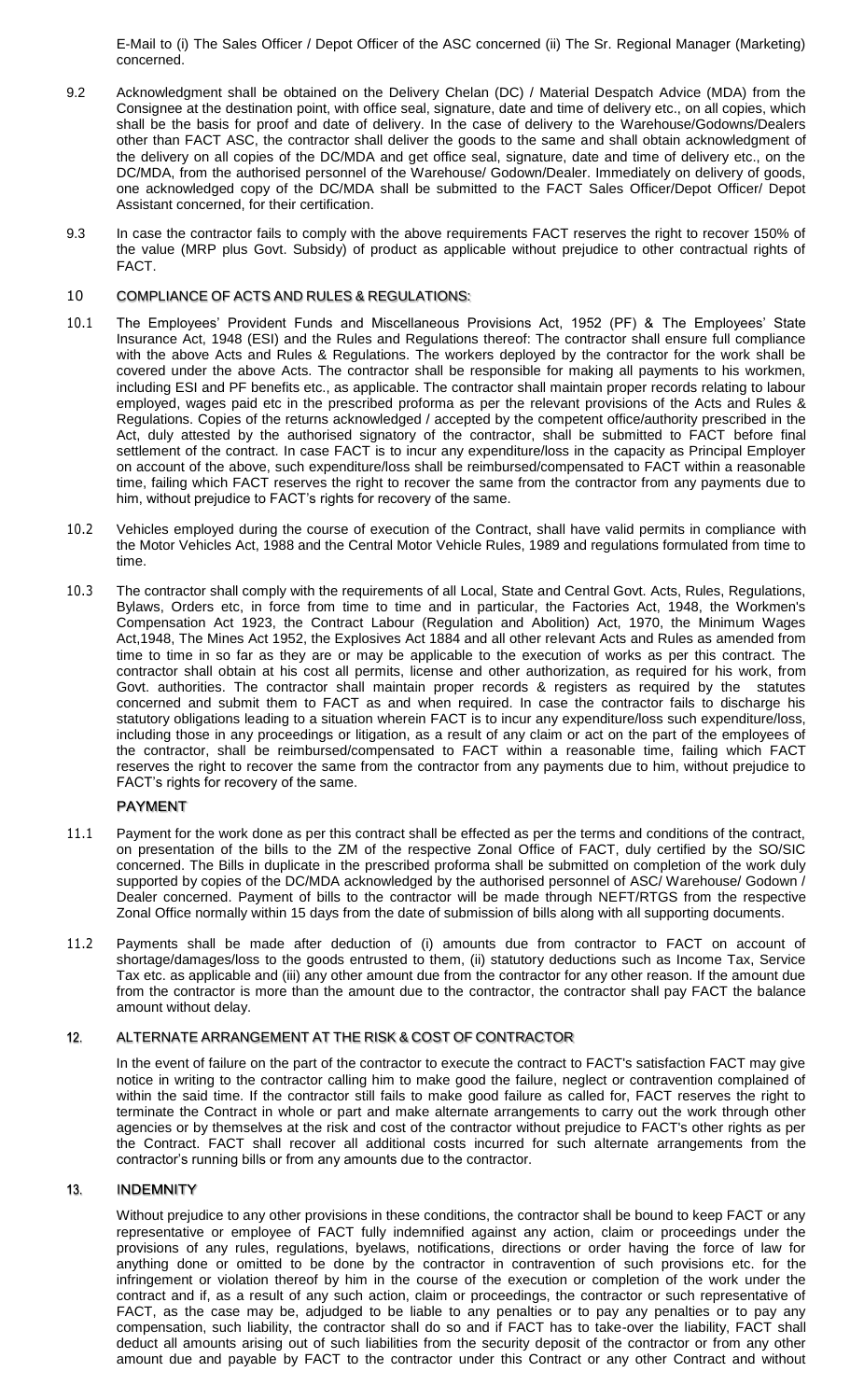prejudice to any other legal remedy available to FACT.

#### $14.$ CONSTITUTION OF THECONTRACTOR

Any alteration in the composition or constitution of the contractor and events like death/ resignation of Proprietor/Partner/Director, contractor becoming bankrupt/insolvent/liquidated/ under BIFR shall be notified to (i) SO /SIC/ SASO/DO concerned, (ii) SRM concerned, (iii) The Area Manager (Marketing) concerned and (iv) The Chief Distribution Manager, Marketing Division, FACT Limited, Udyogamandal within a week's time of the event. In such situations FACT reserves the right to terminate or continue the contract or to require the contractor/survivor to produce such documents or to conform to such formalities for continuing the work, as FACT deems fit.

#### 15. ASSIGNMENT

The contractor shall not assign or transfer or sublet the contract or any part thereof without the prior written approval of FACT.

#### 16. FACT'S LIEN ON ALL MONEYS DUE

FACT shall have a lien on all/any money that may become due and payable to the contractor under these presents, and/or also on the deposit or security amount or amounts made under the contract and which may become payable to the contractor under the conditions in that behalf herein contained for or in respect of any debt or sum that may become due and payable to FACT by the contractor either alone or jointly with another or others and either under this or under any other contract or transaction of any nature whatsoever between FACT and the contractor and further that FACT shall at all times be entitled to deduct the said debt or deposit which may become payable to the contractor under these presents.

#### 17. TERMINATION OF CONTRACT

FACT at its entire discretion may terminate the contract either in part or in full after giving 7 (Seven) days' notice in writing to the contractor.

#### 18. FORCE MAJEURE

Neither the contractor nor FACT shall be considered in default in the performance of their obligations under the Work Order so long as the performance is prevented or delayed because of Force Majeure conditions like war or hostilities, riots or civil commotion, earth quake, flood or tempest, drought, accident, fire or explosion, labour strike or lock-out or Act-of-God or because of any law and order proclamation, regulation or ordinance of Government or subdivision thereof and situation arising out of FACT's plant break downs. Notice of a Force Majeure situation shall be given by the affected party to the other party with in one week of its occurrence. Should such a delay be for more than three months, FACT shall have the right to cancel the Work Order at no charge to FACT and FACT shall be entitled to reimbursement of any amount due from the contractor.

#### 19 APPLICABLE LAW & SETTLEMENT OF DISPUTES

This contract shall be subject to and shall in all respects be governed by Indian law. Any legal proceedings relating to this contract shall be limited to courts of law under the jurisdiction of the Kerala High Court at Ernakulam.

#### $20$ CORRESPONDENCE

All notices and correspondence (including via Telephone, e-mail & FAX) shall be deemed to have been duly given to the contractor if delivered to the contractor or his authorised agent or posted to the address so given. In the event of refusal to accept any notices and correspondence or failure on the part of authorised agent to contact the SO/SIC/SASO/DO or his authorised at the concerned Agro Service centres as applicable, notice of contract shall be deemed as served.

#### 21. FRAUD PREVENTION POLICY OFFACT

FACT, a Central Public Sector Enterprise (PSE) follows Corporate Governance principles proactively and has formulated a Fraud Prevention Policy. Details of Fraud Prevention Policy of FACT 2012 can be viewed in FACT's website [www.fact.co.in. c](http://www.fact.co.in/)ontractor shall make himself aware of the above policy and comply with the same.